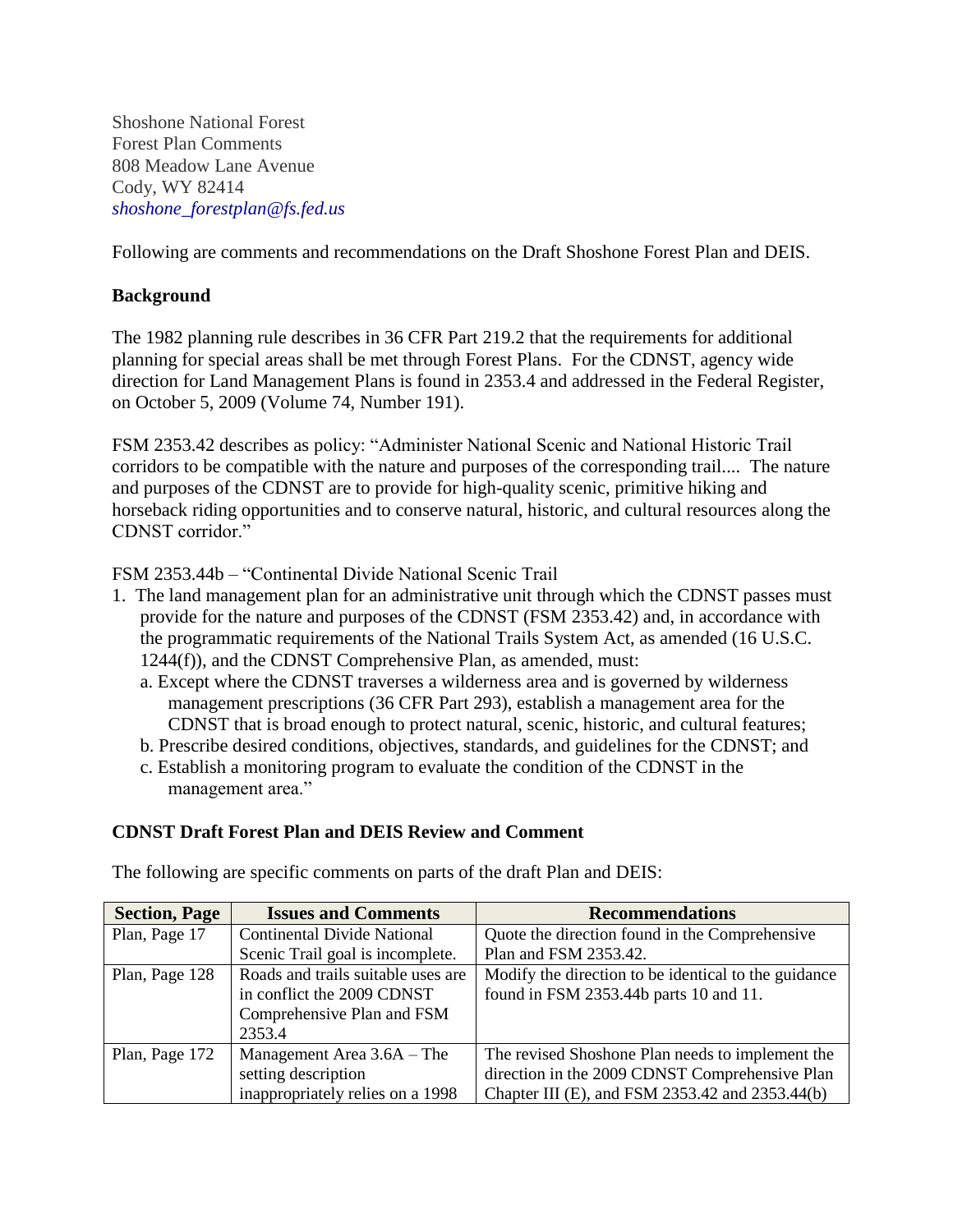|                      | CDNST related decision.                                                                                                                                                                                                                                                                                                               | part 1.                                                                                                                                                                                           |
|----------------------|---------------------------------------------------------------------------------------------------------------------------------------------------------------------------------------------------------------------------------------------------------------------------------------------------------------------------------------|---------------------------------------------------------------------------------------------------------------------------------------------------------------------------------------------------|
|                      | The 1998 Environmental<br>Assessment implemented flawed<br>direction that is found in the<br>1985 Comprehensive Plan. As<br>discussed in 74 FR 51116, the<br>1985 CDNST Comprehensive<br>Plan was inconsistent with the<br>National Trails System Act,<br>CDNST Study Report, and the<br>associated Final Environmental<br>Statement. |                                                                                                                                                                                                   |
| Plan, Page 173       | Standards for Special Uses do<br>not support the Goals.                                                                                                                                                                                                                                                                               | Standards need to be established that support the<br>nature and purposes of the CDNST.                                                                                                            |
| Plan, Page 173       | <b>Recreation Standards are</b><br>inconsistent with the<br>Comprehensive Plan and Policy.                                                                                                                                                                                                                                            | The revised plan needs to address the direction in<br>FSM 2353.44(b)(1).                                                                                                                          |
| Plan, Page 174       | Recreation Goal 2 does not<br>provide for the nature and<br>purposes of the CDNST.                                                                                                                                                                                                                                                    | The revised Shoshone Plan needs to implement the<br>direction in the 2009 CDNST Comprehensive Plan<br>Chapter III (E), and FSM 2353.42 and 2353.44(b)<br>part 1.                                  |
| Plan, Page 174       | Guideline 4 is not reflective of<br>the direction in the<br>Comprehensive Plan and FSM.                                                                                                                                                                                                                                               | Scenery must be addressed as a Standard. The<br>revised Shoshone Plan needs to implement the<br>direction in the 2009 CDNST Comprehensive Plan<br>Chapter III (E), and FSM 2353.42 and 2353.44(b) |
|                      |                                                                                                                                                                                                                                                                                                                                       | part 1.                                                                                                                                                                                           |
| <b>Section, Page</b> | <b>Issue or Comment</b>                                                                                                                                                                                                                                                                                                               | <b>Recommendations</b>                                                                                                                                                                            |
| DEIS, Page 8         | CDNST is not addressed as a<br><b>Congressionally Designated</b><br>Area.                                                                                                                                                                                                                                                             | The CDNST needs to be address in this section as<br>congressionally designated area.                                                                                                              |
| DEIS, Page 30        | The descriptions of the<br>alternatives do not reflect<br>providing for principally a<br>primitive and semi-primitive<br>nonmotorized corridor for the<br>CDNST.                                                                                                                                                                      | Implement the FSM 2353.44(b)(1) for the various<br>corridors that are identified on Map 41.                                                                                                       |
| DEIS, Page 47        | The section on "alternatives<br>considered but eliminated from<br>detailed study" mistakenly<br>identifies that prescribing a<br>nonmotorized CDNST corridor<br>need not be developed.                                                                                                                                                | Follow the direction found in the 2009 CDNST<br>Comprehensive Plan Chapter III (E) and FSM<br>$2353.42$ and $2353.44(b)$ for establishing a<br>Management Area for CDNST.                         |
| DEIS, Page 475       | Executive Order 13195 is not<br>listed.                                                                                                                                                                                                                                                                                               | Add to EO 13195.                                                                                                                                                                                  |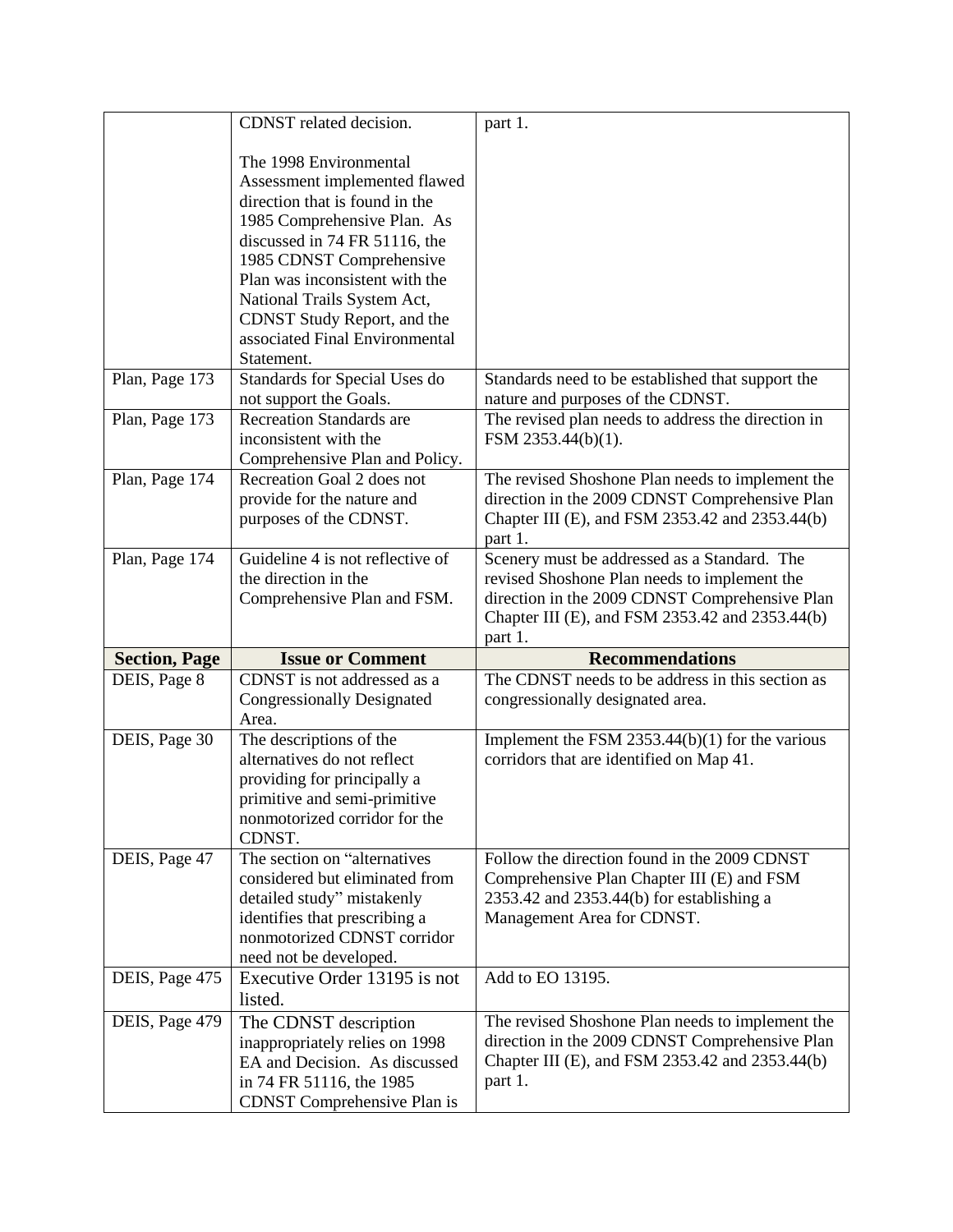|                | inconsistent with the National<br>Trails System Act, CDNST<br>Study Report, and the associated<br>Final Environmental Statement.                                                                                                                                        |                                                                                                                                                                                  |
|----------------|-------------------------------------------------------------------------------------------------------------------------------------------------------------------------------------------------------------------------------------------------------------------------|----------------------------------------------------------------------------------------------------------------------------------------------------------------------------------|
| DEIS, Page 480 | FSM 2353.44 references are                                                                                                                                                                                                                                              | The revised plan and implementation need to<br>follow the direction in FSM 2353.42 and                                                                                           |
|                | incomplete.                                                                                                                                                                                                                                                             | 2353.44(b) part 1.                                                                                                                                                               |
| DEIS, Page 496 | The effects are not disclosed<br>for other potential CDNST<br>MA corridors—see map 41.                                                                                                                                                                                  | The proposed CDNST MA 3.6A direction does not<br>provide for the nature and purposes of the CDNST<br>and needs to be modified.                                                   |
| DEIS, Page 506 | <b>CDNST</b> cumulative effects<br>discussion is based on MA<br>3.6A direction that is<br>inconsistent with the National<br>Trails System Act resulting in<br>a range of alternatives that do<br>not adequately address<br>locating and the management<br>of the CDNST. | A Supplemental Plan and DEIS may need be<br>completed in order to address the direction the<br>2009 CDNST Comprehensive Plan Chapter III (E),<br>and FSM 2353.42 and 2353.44(b). |
| DEIS, Page 558 | CDNST is not discussed                                                                                                                                                                                                                                                  | Add a CDNST discussion to this section.                                                                                                                                          |
|                | under scenery resources.                                                                                                                                                                                                                                                |                                                                                                                                                                                  |

## **Recommendation for Management Area 3.6A**

## **Locating the CDNST Corridor**

I recommend that the Management Area encompass the high potential for the route being located close to the following points: Sheridan Pass, Lava Mountain, Two Ocean Mountain, Togwotee Pass, and Brooks Lake. The boundary of the MA should follow topographic features to the extent possible, while being at least one-half mile wide on each side of the CDNST travel route.

## **MA 3.6A Desired Conditions**

The MA provides high-quality scenic, primitive hiking and horseback riding opportunities and conserves natural, historic, and cultural resources.

A variety of compatible non-motorized recreation opportunities are provided. Access to the CDNST is provided primarily by foot, horseback, and other non-motorized means. Concentrations of users are low and opportunities for solitude and exercising outdoor skills will be present. Improvements such as trailheads, trails, signs, and bridges that enhance the recreation opportunities may be present.

The MA is characterized by a predominantly natural appearing environment. However, evidence of past and present resource management may exist. Vegetation alterations may be present to enhance viewing opportunities and to maintain vegetative diversity. Ecological processes such as fire, insects, and disease exist.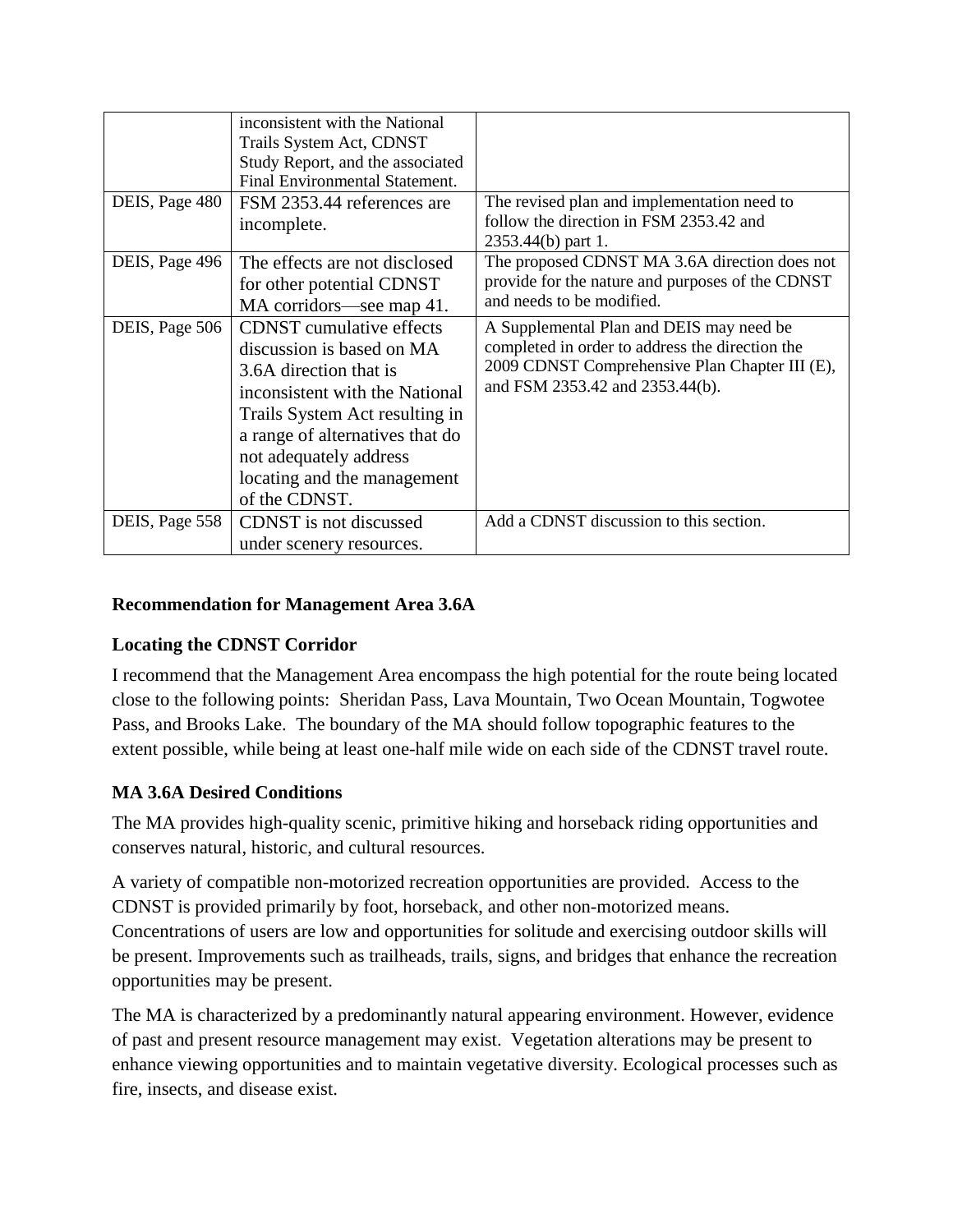The CDNST Comprehensive Plan and FSM 2353.4 are used to guide the development and management of the Trail.

#### **Goals for MA 3.6A**

| <b>Description</b>                                                 |
|--------------------------------------------------------------------|
| Provide high-quality scenic, primitive hiking and horseback riding |
| opportunities and to conserve natural, historic, and cultural      |
| resources along the CDNST corridor (CDNST Comprehensive Plan).     |

## **Objectives for MA 3.6A**

## **Description**

Complete the CDNST travel route through the MA.

#### **Standards for MA 3.6A**

| <b>Description</b>                                                     |  |  |  |
|------------------------------------------------------------------------|--|--|--|
| <b>Scenery</b>                                                         |  |  |  |
| The CDNST travel route is a Concern Level 1 Travelway. All             |  |  |  |
| management activities in the foreground are to meet the Scenic         |  |  |  |
| Integrity Objective of High or Very High. The Scenic Integrity         |  |  |  |
| Objectives in the middleground viewshed is to be High, Very High,      |  |  |  |
| or Moderate.                                                           |  |  |  |
| <b>Recreation</b>                                                      |  |  |  |
| Manage for the ROS Class of Primitive and Semi-Primitive Non-          |  |  |  |
| Motorized, except motor vehicle use is allowed if such use is in       |  |  |  |
| accordance with the CDNST Comprehensive Plan direction (Chapter        |  |  |  |
| $IV.6$ ).                                                              |  |  |  |
| <b>Special uses (Lands and Recreation)</b>                             |  |  |  |
| Activities, uses, and events that would require a permit shall not be  |  |  |  |
| authorized unless the activity, use, or event contributes to achieving |  |  |  |
| the nature and purposes of the CDNST.                                  |  |  |  |
| <b>Travel Routes</b>                                                   |  |  |  |
| Construction, reconstruction, and maintenance of the CDNST travel      |  |  |  |
| route shall be for the designed use of Trail Class 3, Pack and Saddle  |  |  |  |
| Stock.                                                                 |  |  |  |
| Prohibit National Forest System road construction and                  |  |  |  |
| reconstruction unless there is a valid existing right. Existing        |  |  |  |
| National Forest System developed roads are exempted.                   |  |  |  |
| <b>Minerals</b>                                                        |  |  |  |
| Mineral leases are to include stipulations for no surface occupancy.   |  |  |  |
| Permits for the removal of mineral materials are not issued.           |  |  |  |

#### **Guidelines for MA 3.6A**

| <b>Description</b>                                                   |
|----------------------------------------------------------------------|
| <b>Vegetation</b>                                                    |
| Vegetation may be altered through timber harvest or fire             |
| (prescribed or wildfire use) to enhance recreation opportunities, to |
| provide vistas to view surrounding areas, and to conserve natural,   |